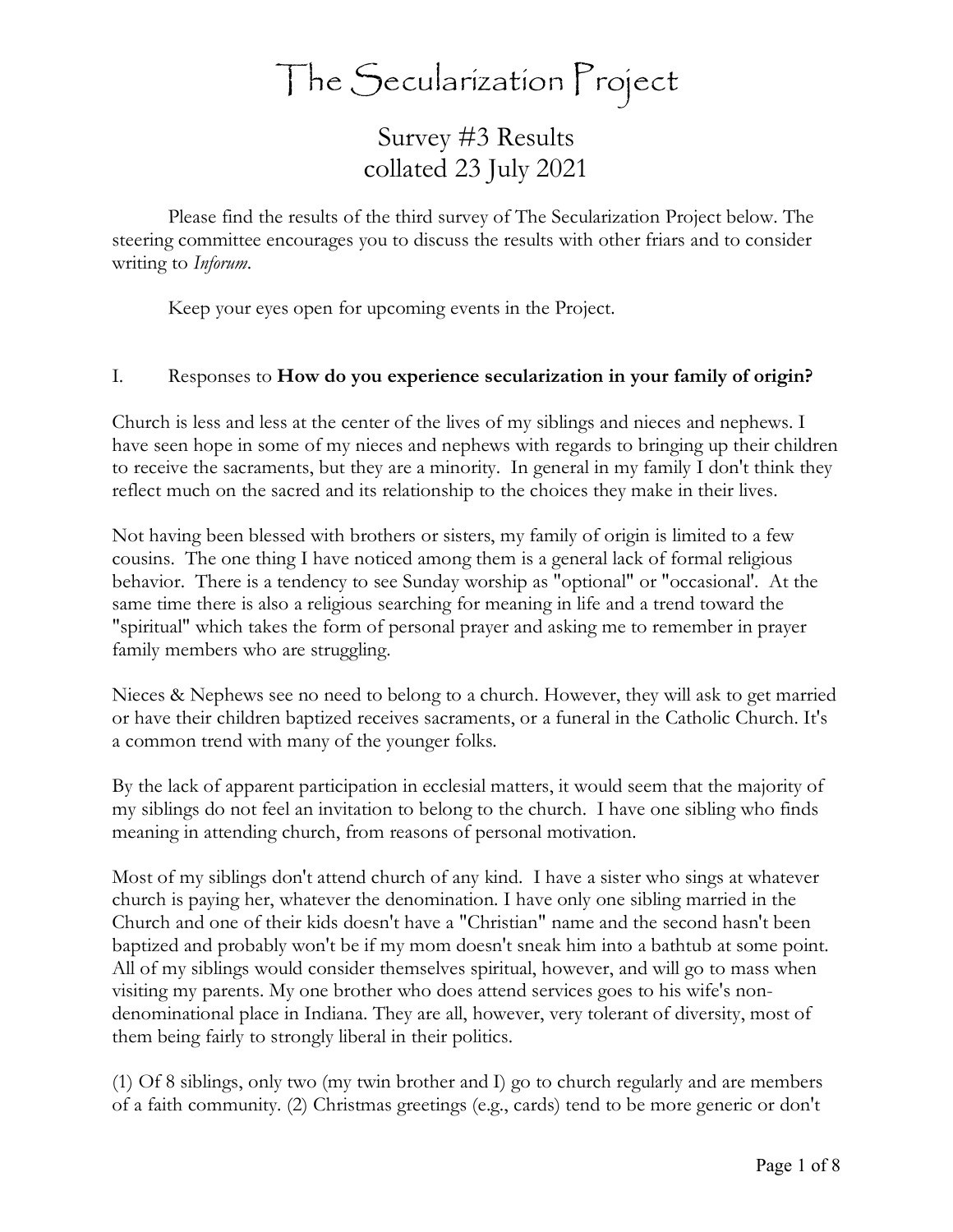refer to the Nativity. (3) Other things tie us together (e.g., devotion to the Green Bay Packers).

The loss of the practice of Sunday Mass attendance: only one of my 6 nieces and nephews attends Mass; likewise my sisters had not attended Mass since her high school yeas. Praying the rosary after dinner was a common practice in my family...and is no longer practiced. The practices of Catholicism is no longer a topic of interest to my family.

I see a growing disinterest from my younger siblings with the religious rituals and an attitude of opposing reason to faith and/or christian doctrines.

I'm sure my family's diminishing Catholic involvement is no different from others'. Fewer if any baptisms and Catholic marriages in family. Nephews worried about offending me for not asking me to have the wedding. I'm left feeling as I imagine early Christians did, converting from Jewish and Pagan families. As support for my faith and Capuchin vocation diminishes from my family, I must look elsewhere. Our Capuchin fraternity becomes more important than ever, as it becomes the primary support of my own faith and vocational choices.

We were what might be considered a "poor" family because we lived from my Dad's paycheck to paycheck. He worked at a milk factory and was the bread winner. A friend of the family lived with us and also worked there which was a source of income, but we never found out how much he gave. As children we received five cents allowance each week for the various jobs we were assigned, and we looked for the biggest candy bar we could find. We also sold rags. I had a job at a local bar and did all the odd jobs like sweeping, cleaning spittoons and received fifty cents a week. Later I worked at a meat market and during the summer months at a resort where the owner paid my tuition of three hundred dollars while studying at Mt. Calvary. Our family lived frugally.

Half my family of origin is in heaven, and so it's hard to speak in reference to them. Right now I don't see a lot of secularization in our family. One brother is also a Capuchin, and the other two remain practicing Catholics, living within their means. I would not want to stand in judgment of anything they are doing.

I would not say that I do. My family is still very much a religious compared to most Catholic families in North America.

Experiences of Secularization in Our Families

- Going to church only on an "emergency" basis (i.e., during a crisis)
- Young adults—"nones"
- Catholic identity is more cultural than spiritual or religious
- Generational shift: younger people increasingly secularized, non-practicing, nonbelieving
- Non-Catholic or non-religious weddings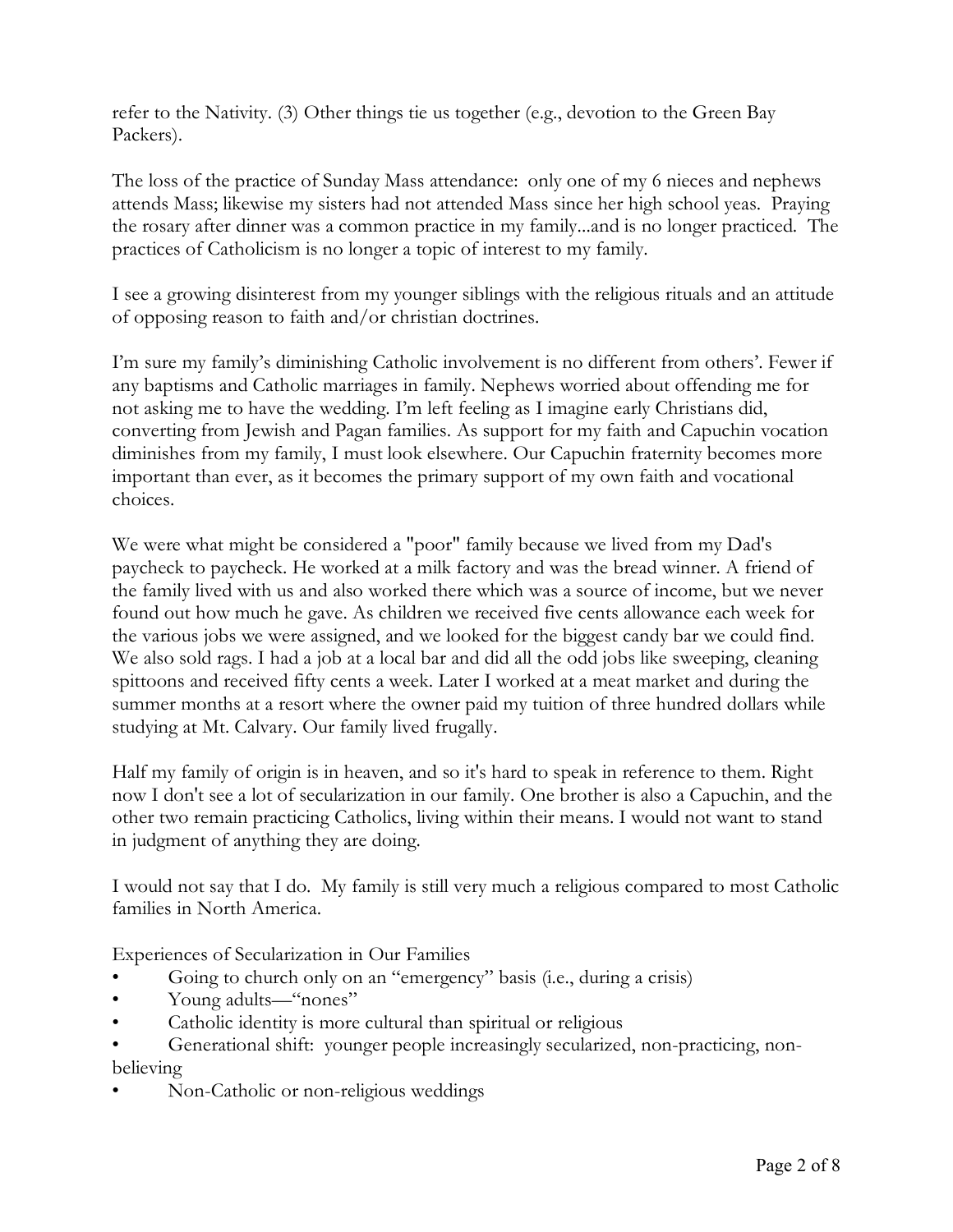- Avoiding the Sacrament of Penance (Confession)
- Negative reactions to Church teachings and practices, e.g., re: LGBTQ
- Sacramentalized but not evangelized or catechized
- Boy Scout troops less affiliated with churches
- Church less convenient
- Church less relevant and engaged on college campuses
- Divorce
- "Spiritual but not religious"
- Lack of knowledge and appreciation of the Roman Catholic Church

As I grew up as a young man I do not think that I was affected by secularization at all. Our whole life in those days revolved around our church and Parish. Ours was a very simple life style. As secularization has affected me in the order so too it affected my family. They began going out to restaurants to eat. They started investing money in the stock market etc.

My experience with family is the absence of prayer. I do not mean to say they do not pray or experience the Mystery of God in some way but we cannot share at that level.

While all my family has been "proud" of both Fr. Mike and me, pride does not translate into a lived appreciation for our Catholic faith. Both my sisters-in-law have turned their backs on the Church as have all their children. One is zealously committed to an extremely conservative evangelical sect; the others practice no faith at all. Good people, but it's very difficult to feel true common ground with them.

My parents were very religious, as are my brother and I. However, my brother's children have only one of four practicing Catholic faith. The others do not attend services, or are part of another faith. Not sure of the status of my extended family.

Of my 29 aunts and uncles I believe all of them were church active. (my mother's brother married a Protestant, but all others were Catholic. As far as I know most of my cousins were church active, but there are a couple that are iffy. When we get to my nephews and nieces half had church weddings the other half have no church affiliation. One of those who married in church did so in his forties and his wife is a convert.

Within my family it has increased along with the society around us. Whereas 40 years ago, the majority of us would've identified as Catholic/Christian, now perhaps half or more might identify as culturally Christian rather than religiously as such. Where the norm originally would have meant the majority of my family identifying as Catholic and attending Mass regularly on Sundays, now, despite the majority identifying as Christian, how that gets expressed has taken on much more nuance ranging from regular attendance at worship services (any # of denominations to little/no attendance) and/or relegating religion to just one aspect of their overall spirituality.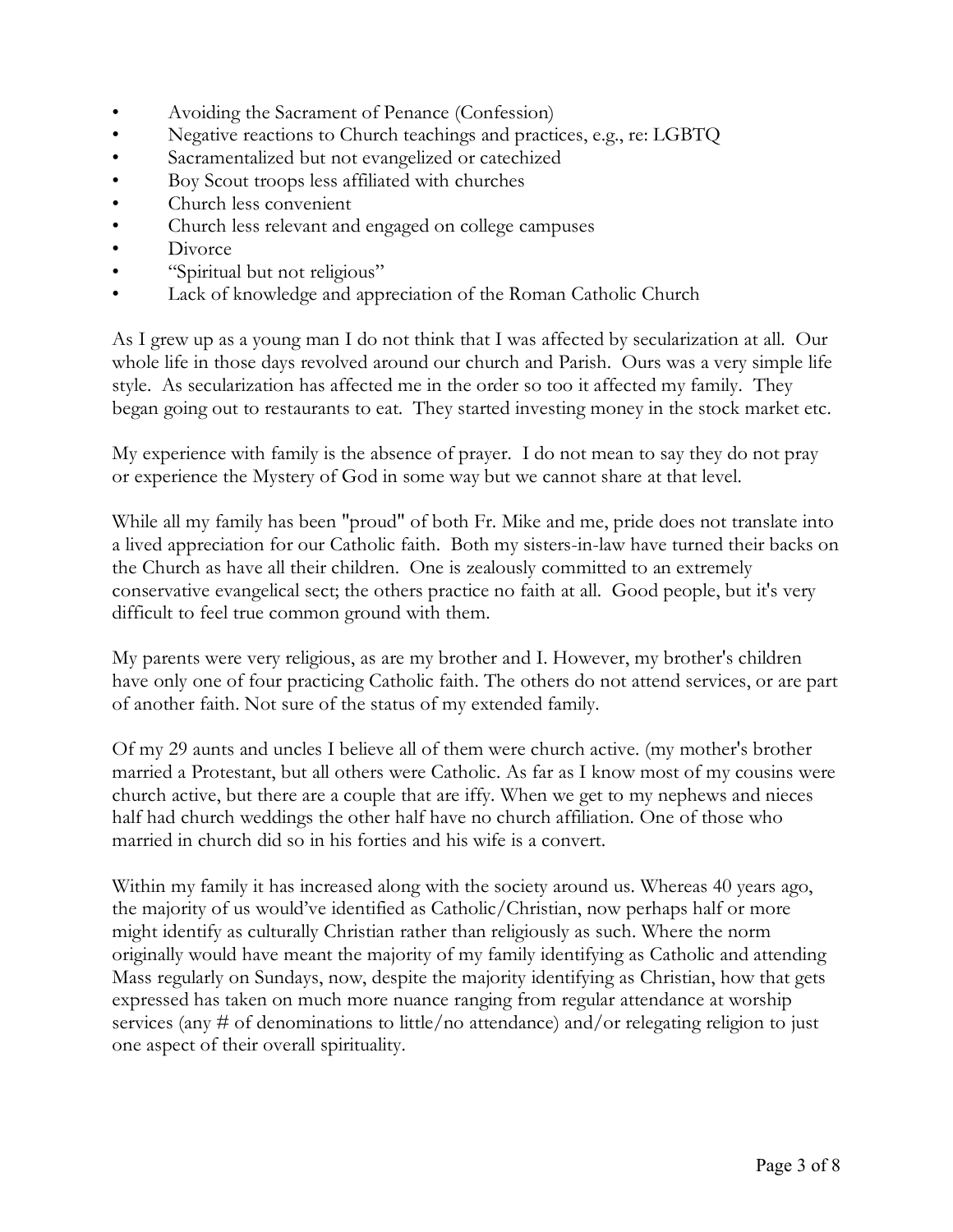It remains to be seen whether the next generation will have a Catholic-centered faith life, or to what extend faith will guide their life choices. The generation following mine did not attend Catholic school, the first for which this is true, which in my experience raises the likelihood faith will not have a principal place in life choices.

Although generally speaking there is much religiosity still left in my family of origin, when I look close, there are lots of traits of Secularization happening. Compared to earlier times, Sunday Mass attendance, sacramental life, family prayer at night, yearly devotions and observances like lenten fast etc have less gravity now. Critical attitude is on the rise towards the clergymen and the institutional Church. One can see emerging tendencies of humanism and syncretism. Religion and God have become ornamental.

Secularization in the 30's and 40's meant get educated and that was a powerful force.

I feel that secularization slowly questions the significance and relevance of religious beliefs in one's life and it creates an initial taste of God-less man in family as well as in society.

I am one of only a few Catholics left in my family; my godfather has been married/divorced 3 times and my godmother converted to "7th day adventist" when i was 7 years old. My family and my cousins have all expressed their support for my vocation and the ministry that we do, but that has not translated into conversion for my family.

## II. Responses to **How do you experience secularization within our own Capuchin life, not focusing on ministry at this time?**

I feel blessed that my Capuchin life gives me a daily rhythm of prayer and a focus on the sacred. I do not watch much TV at all, but have found news on the internet (or on my ipad) can suck me in - so I have tried to limit that. My experience of younger friars is that they are extremely plugged in to "all the latest" with regards to technology, the latest gadgets, and everything on the web. There is a spiritual center in most of them I would say, which gives hope.

Since my early years of formation, I have noticed a trend toward trying to integrate new scientific and social developments into the form of Capuchin life and the values of ministry, contemplation, fraternity and minority. Lots of trial and error along side much success in my view. As the world has changed, we have changed as we struggle to make sense of that change and influence those most effected by that change, especially the poor and outcasts of society.

Not so much in community, with the exception of differing views on theology or church law & practices. We can sometimes coast along with the rest of society and not be different or contradictory to society's values. We sometimes avoiding clashes with our culture's values.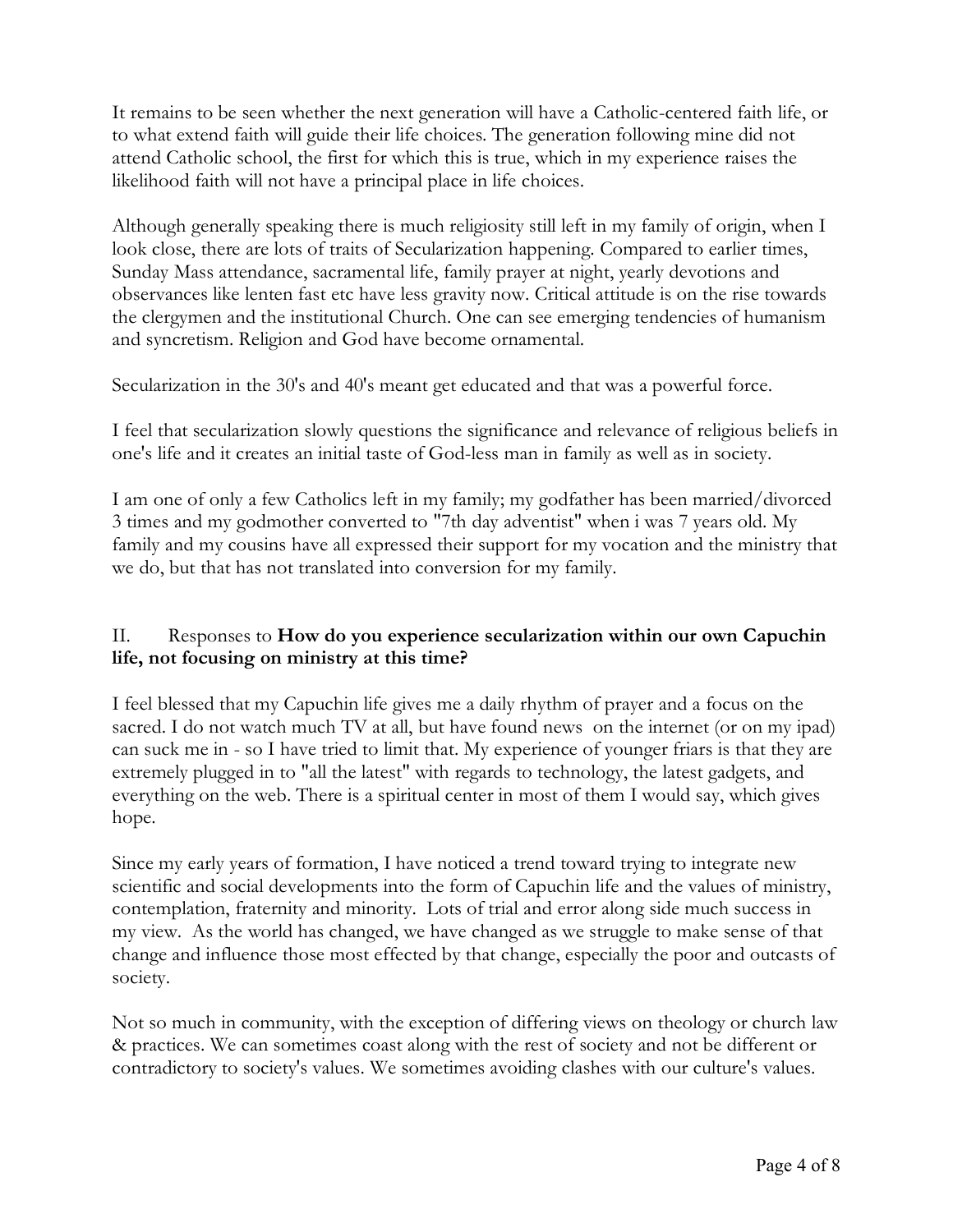Depending on the community, the style of Capuchin life can be determined by a variety of motivating factors. It could be a matter of spirit, of tradition, the letter of the law, Franciscan motivational aspects, personal history or experience. What seems essential if we are going to have good community life is the willingness of all the parties involved to be flexible, both in the behaviors in that community life, and understanding a variety of motivations.

My experience is in the current situation is that community life has been without controversy around secularization. The term in itself seems to suggest that there are issues around the effect of modern culture or society on our way of living. I would hope that that continues, in as much as we are a component of the modern society, and while we are affected by the society, we also, by how we live and serve, can have an effect on that larger society.

My experience of Capuchin life has only been for less than 15 years and I don't know what the life was like beforehand to compare it. I haven't seen shifts. I am a shift. I don't need daily mass. I'm not devoted to the Rosary. Orthodoxy and "thinking with the Church" is not high on my list and I feel I have the right to dissent. I haven't been taught by religious, even at Catholic schools. My first time having religious as teachers was at CTU. If I miss Sunday mass, I don't see that as an issue. I see people coming into formation after me, though, who are seeking all of that... perhaps as a reaction to secularization.

(1) Individualism. (2) Greater reliance/relationship with electronic devices (mobile phone, tablet, etc.). (3) Stronger bonds around common interests like sports, cosplay, entertainment, politics, etc. than around explicitly religious things.

We have dropped the practice of wearing our Capuchin habit when we are in public and when we are not ministering.

Our tendency to reduce our spiritual exercises to the bare minimum with a similar attitude in our approach to liturgies. We tend to focus on "utility" rather than beauty for beauty's sake in our liturgies.

Our province has slowly reversed the influence of secularization among us as a group. In the 70s, 80s, and 90s, we increasingly minimized our religious practice and outward symbols. Little habit wearing, preference for clerical garb over habit, infrequent community Eucharist, lessening Morning and Evening Prayer, discouragement of devotions, especially anything to do with Eucharist, preference for parish activities over Capuchin life. It's no wonder so few were joining us then. What was there to join? The "Capuchin" in our life was invisible. Things have slowly changed since around 2000. I hope that change continues to grow.

In novitiate we were trained that all our possessions were "ad usum" for our use. During our training we did not have much outside of our clothing and a few other articles. Once ordained I started to accumulate things like a typewriter and later a computer. My sister became upset when she found out that I gave them away. With the advent of television, we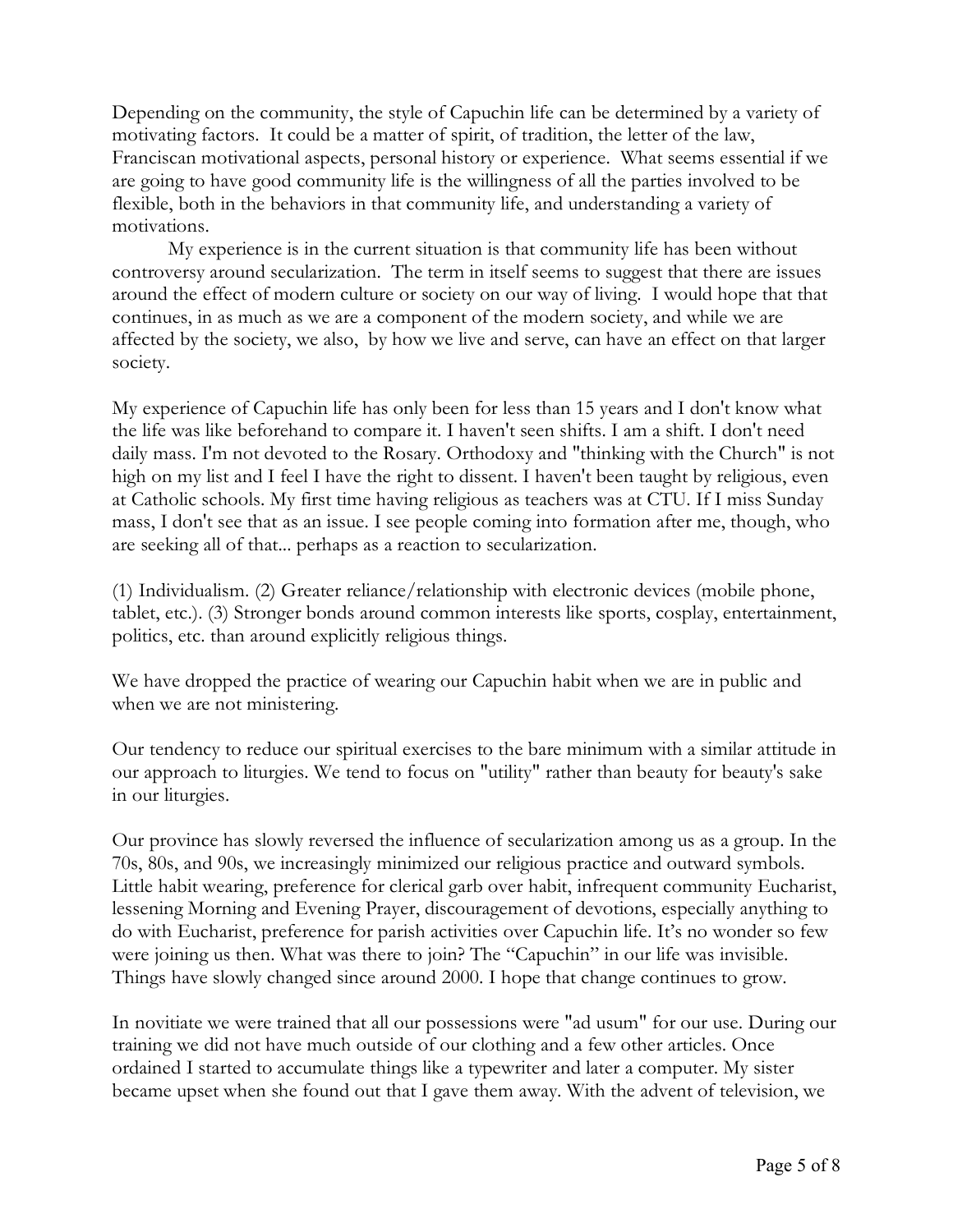were exposed to many TV ads and I fell into the trap of wanting more rather than asking what do I really need? My belongings increased which became evident when I moved from Crown Point to the retreat center in Appleton. Some friars needed U-hauls when they moved or had multiple boxes. It was most challenging to live the vow of poverty and not to acquire the latest digital gadget, or when we received credit cards. To live simply so that others might live became a challenge for me in our secular society.

Sometimes I wonder about what has become acceptable in the way we live, the way we spend money. Sometimes it seems that, whatever the household thinks it needs, it gets. I wonder at the amount of refreshments consumed: beer, pop, liquor. I wonder if we, in general, are careful enough about our health, in terms of food and drink and continued smoking by some friars. And yet I don't want to stand in judgment and need to look at myself. I appreciate the use of a car for myself. And, as I say these things, I am not sure I am getting at the issue of "secularization."

I do not believe that I experienced secularization in our own Capuchin life (i.e., Province of St. Joseph). I see the brothers strive to live out the evangelical counsels and remain faithful to their religious vocation, each in his own capacity.

Experiences of Secularization in Capuchin Life

- "Generic" prayers at inter-faith events
- Less wearing of the habit
- More reactions to wearing the habit
- Catechetical gaps, especially after adolescence/Confirmation
- Increased relationships with technology
- Consumerism

(A much shorter response) I see secularization having a positive effect on our community life. Having lived in the process of change to the Order after Vatican II, there was a remarkable conversion event that took us from being monks to friars involved in the world beyond the cloister walls. Some of our responses to needs of both the friars and the wider community seemed to take advantage of the wisdom in the wider community, and also provided us the opportunity to speak from a Franciscan and Christian perspective to wider issues.

Wow, there have been tremendous changes. As I grew up in the order our world was very small. Until I was in theology we did not have a secular newspaper to read. We did not have television and we would huddle around a radio to get a half hour news cast each day. As we moved into our first appointments our world was turned upside down. We began to travel. We began to visit families in their homes. We were invited to parties. Alcohol became a part of our lives. We would go out for drinks and steak dinner. We would begin to wear civilian clothes. Each day we would experience our spiritual life and then jump into our secular life.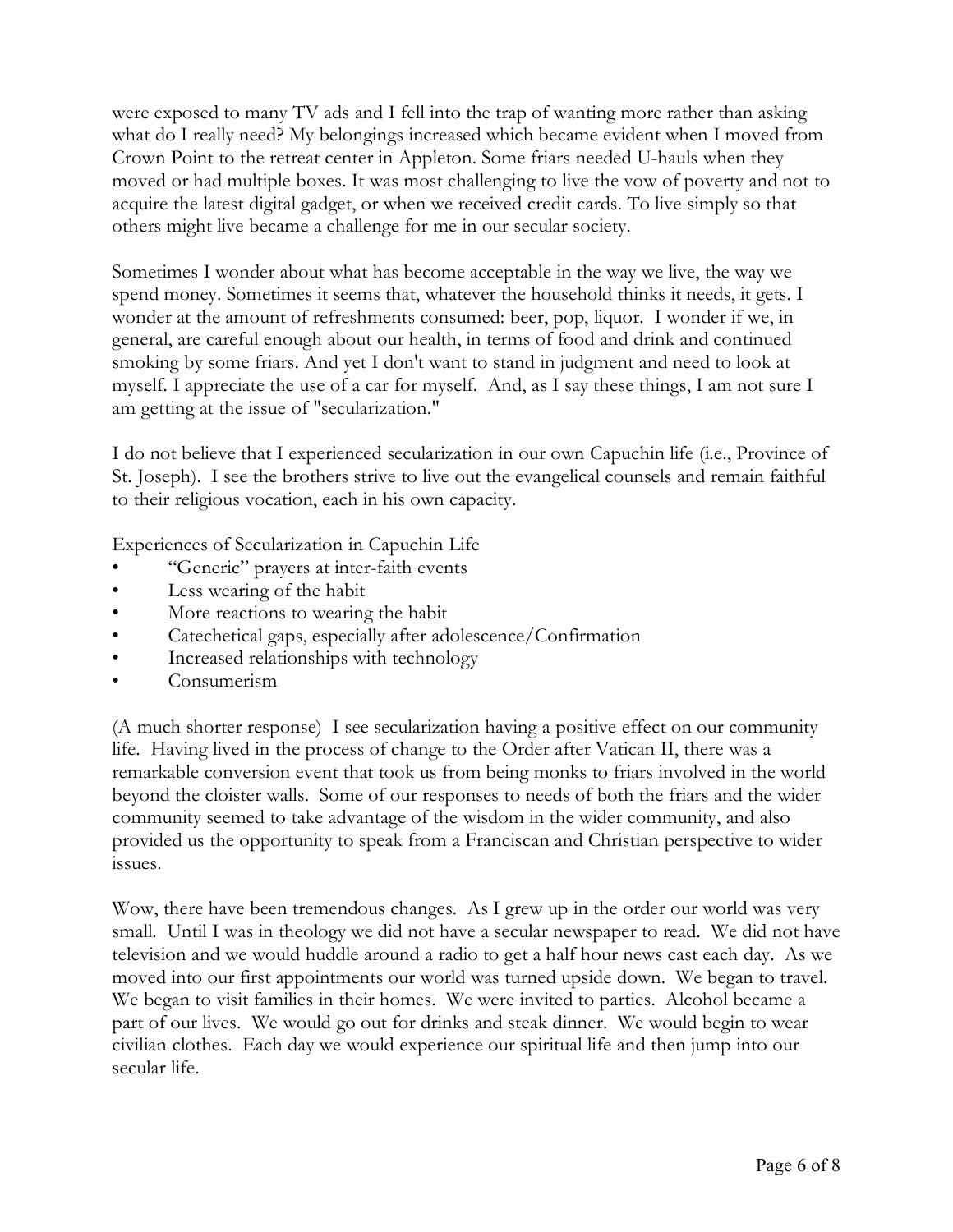My present experience is we openly share our experience of the work of the Good Spirit in our lives. We question and review our lives together on a daily basis, often in the context of communal prayer. When this cannot happen, for whatever reason, religious life limps.

As Americans we drink in the values/behavior of our increasingly secularistic society, so its exaggerated individualism and pursuit of comfort/security will necessarily creep into our Capuchin life. We look upon Capuchin "austerity" as antiquated; in spite of our vows we feel "entitled" (a word unheard of 40-50 years ago) to our own car as well as money for trips, gifts -- sometimes our own furniture. We need U-Hauls when we agree to a transfer. The word "sacrifice" is almost non-existent among us. Growing secularization is among us - and unless we have leadership to help us reclaim the revolutionary challenge of genuine Gospel/Capuchin living, what do we have to offer brothers/sisters who are even more secularized than we?

I don't have much to say about this, but I would say the lack of vocations in our province and Order are a sign of secularization.

Some friars are faithful to community prayer and other not so much. This would have been relatively rare 40 years ago. Some lead a more secular life style; rather than a traditional religious style of life.

My experience of secularization within Capuchin life in general is felt primarily within the theme of absence. Absence of everyday encounters/conversations that allow grace to challenge us to live a more Gospel way of life. Absence at times of both an individual and communal sense of accountability of one another. And absence of taking intentional healthy risks that better allow the Holy Spirit to guide and grow us rather than our overly acting out of the default (i.e., safe, convenient, and efficient practices/routines we've grown accustomed to out of comfort.)

Risk aversion has a co-equal place among the Gospel values that guide our choices. This is prudent and responsible. However, its impact in our manner of making choices in itself risks being open to the power of the Holy Spirit.

Diminishing contemplative trait; emphasis on work to the detriment of community meditation; diminishing sense of silence; covert ways of bragging; growing individualism and need for personal space; emphasis on beauty and professionalism rather than provisionality etc are some of the traits of secularization one might be able to find within the Order

Social media is a tsunami of information and it is a challenge and a struggle to discern what to attend to that is really important and what to stay away from. Too much of everything!

I think that a similar effect, which is seen in society, is slowly transferred to our capuchin life as well. I feel that there is tendency to keep God away as far as possible to avoid His presence-a willful ignorance.